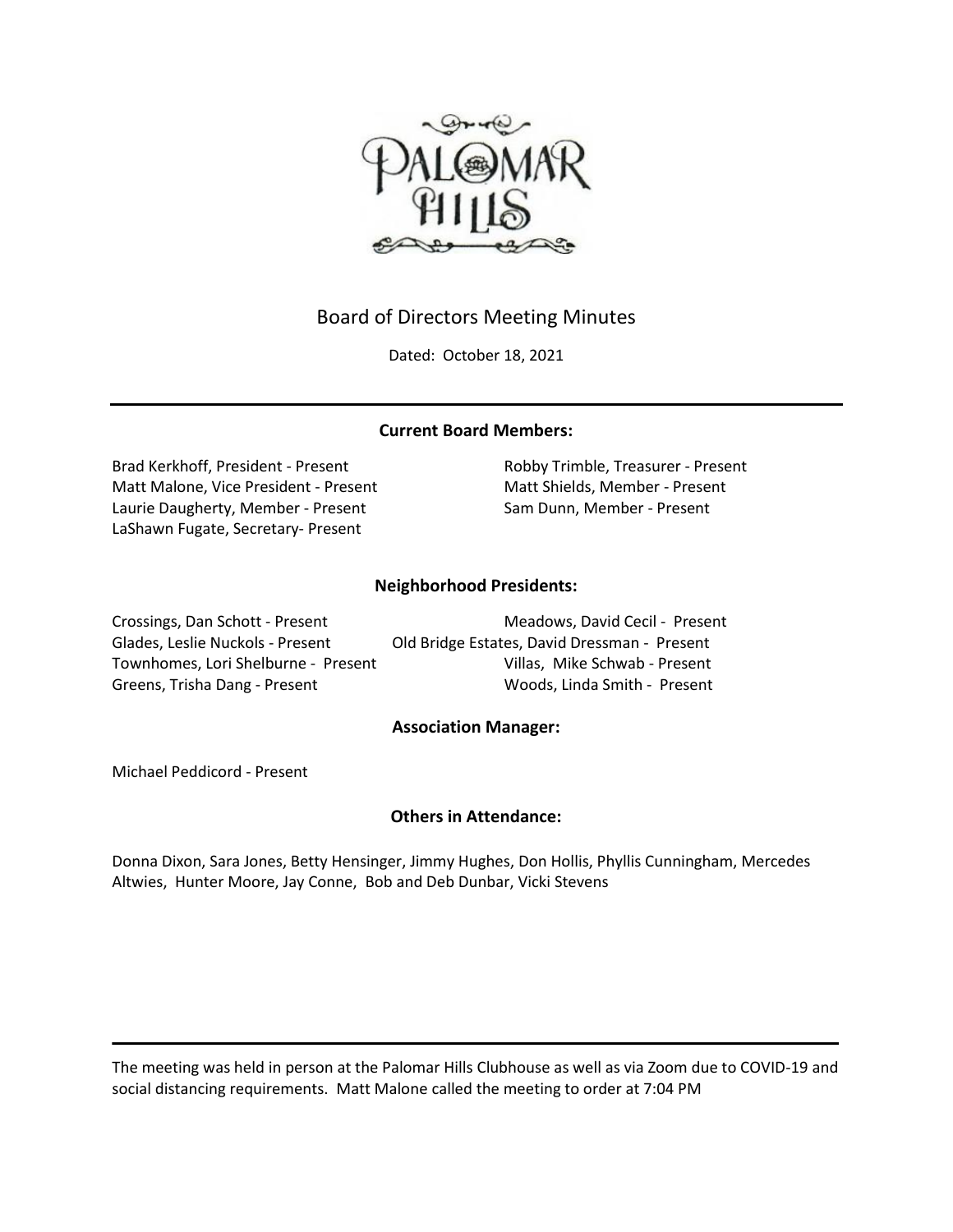**Update to Masonic Temple Property Development:** Bruce Simpson, an attorney representing Harrodsburg Road LLC, addressed the interested Palomar Residents regarding the progression of events centering around the proposed development of the site. Mr. Simpson explained that his client seeks to rezone the subject property to develop a commercial center fronting along Harrodsburg Road and connecting to the existing Fountains at Palomar Center. The back of the former Masonic lodge property will be approximately 14 single-family homes connecting to Syringa Drive leading to Palomar Boulevard. The new development will terminate in a cul-de-sac and not connect to the commercial development. The PHCA Board of Directors supports this plan.

During that same presentation, Mr. Simpson also shared that the LFUCG Planning Staff currently favors High-Density residential zoning (e.g., Apartment Complexes) over single-family developments such as the one being proposed. Planning and Zoning Staff has made it clear that without the strong support of surrounding homeowners and communities, the Planning Staff would most likely favor zoning the Masonic Temple property as High-Density residential containing 400-500 apartment units which would connect to Syringa Drive and Palomar Boulevard. Likely these units would also connect to the Fountains thereby allowing traffic from the commercial center to directly access Palomar Boulevard as well. (As a comparison, the current total number of homes (and members) in the Palomar Hills Community Association is 663). This increased traffic would put wear and tear on the streets that we, the Palomar Community, maintains with our assessments as well as taking advantage of the private park, volleyball courts and walking paths. It was suggested during this meeting that it will be a battle to not have this development include high-density apartment buildings. These apartment buildings will be 3 story in nature and will resemble those found on Man-o-War next to Pax Christi Church. One resident asked whether the plan had changed from what was originally proposed and Matt Malone reiterated that the plan had not changed, however, Bruce was letting us know what could happen if Council rejects that plan.

Someone asked whether the high-density apartments were the only option that was given instead of the single family homes? Had they also considered condo, townhomes and/or garden homes. Bruce Simpson commented that those types of buildings do not offer the ROI needed for the investment that was made on the land purchase. He also commented that it is simpler to build large apartment complexes over condos due to management issues, control, financing and legal matters. Sam Dunn asked if it was un-reasonable to ask that consideration be made to these options? Laurie Daugherty made a comment that it could be much more palatable if the large apartment complex did not have access to the Palomar community in regards to traffic flow. Sam Dunn was concerned that without a traffic light there, that the apartment building residents would re-direct into the Palomar subdivision to re-connect with Man-O-War.

The first meeting will be held with those Palomar residents within 500 feet of this development to discuss any concerns/objections they may have, which is then followed by another meeting with the larger community at large. They are still in process of tweaking the proposed plan in terms of landscaping with McCann Landscaping and on changing to a B-3 Zone for Commercial use.

There will be a meeting on November 11 with the Planning and Zoning Committee to discuss these matters. It is imperative that the neighborhood contact their representative to voice concerns regarding the proposed changes. A high-density residential complex adjoining and connecting to Palomar would bring a high volume of vehicle traffic through Palomar cutting through to the traffic light at Lyons Drive and Man-O-War This increased use will increase the costs of maintaining these facilities at our expense. Voting by the council will be made late January – early February 2022. It was also suggested that during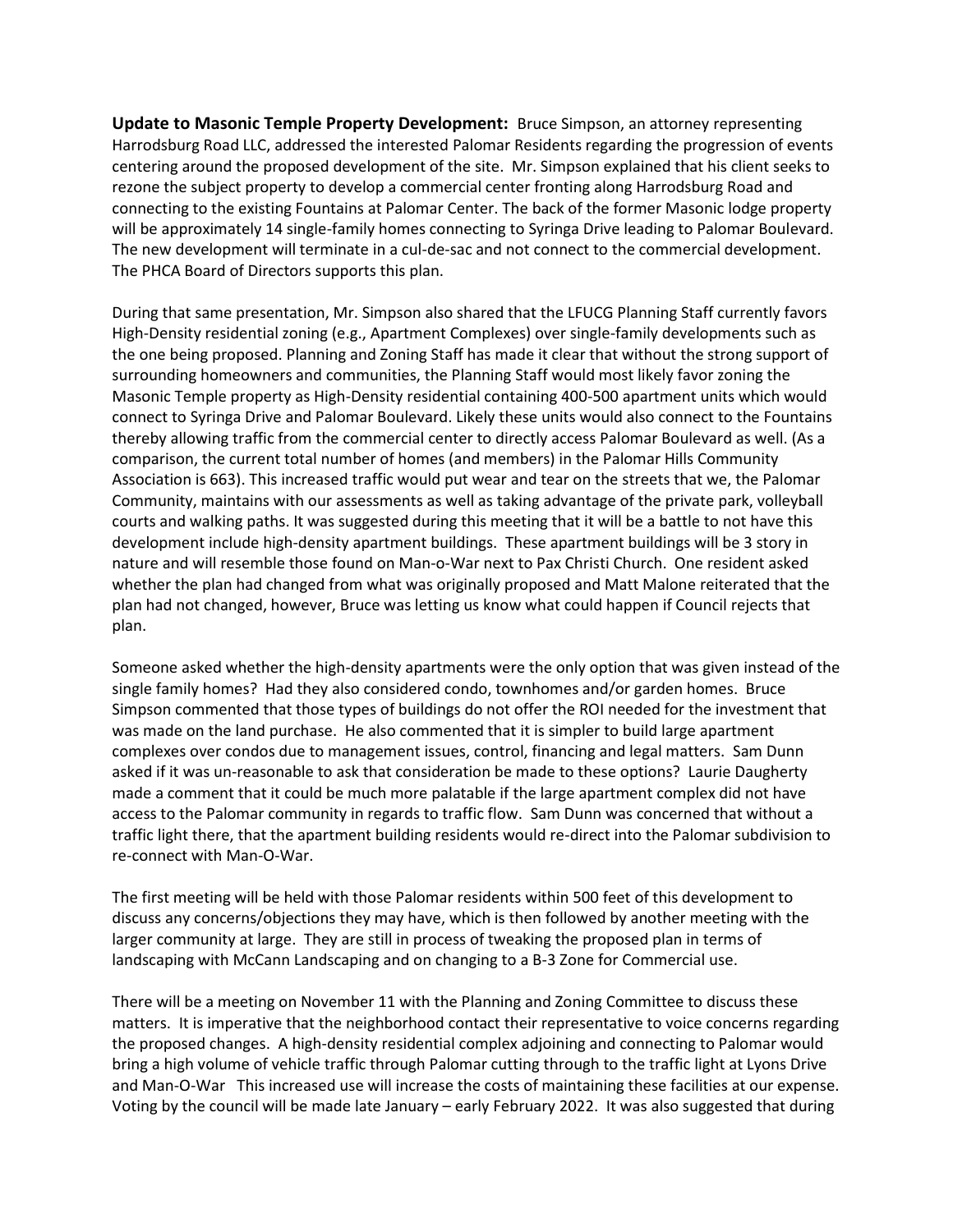the voting process that 8 of 15 council members will need to vote in favor of our concerns in order to override what the council has planned.

Robby Trimble was concerned that with Amanda Bledsoe's bid to the Senate and potentially leaving her position would hurt our representation to the Council. And did feel that re-districting was a political factor that would override the concerns of the property owners. Bruce Simpson felt that Amanda has excellent credibility and can be very persuasive, as she does her homework on those issues facing her. She will make the first vote and feels that she will persuade others to follow that motion.

Matt Malone asked Bruce Simpson which meeting would help for residents to attend, Zoning or Committee meeting or both? The answer was both if possible.

One Palomar resident brought up the concern of the sewer treatment plant not being able to process the additional wastewater and runoff that will be coming from this new building site. Bruce stated that it has already been addressed and that the wastewater will not be fed into the same system that handles Palomar's community but will piped in further downstream.

Discussion ensued on how to notify the community at large, which was to include a mailing, blog and social media activity i.e, Nextdoor Palomar, Twitter and Facebook.

A letter will be drafted and sent to all residents with this information and the steps to take to voice concerns regarding the high-density apartment complex proposal.

**Minutes:** The August 16, 2021 minutes were reviewed. Sam Dunn made a motion to accept the minutes and was seconded by Matt Shields.

**Financial Report:** Financial report was approved by Matt Malone and seconded by Matt Shields.

#### **Modification Requests:**

4101 Palomar Hills Drive – Replace back deck, same size. Request was approved.

#### **Neighborhood Updates:**

**Crossings – Dan Schott:** 

**Meadows – David Cecil**: No Report

**Glades - Leslie Nuckols:** She has been asked a lot of questions and was hoping that Presidents could be given emails/phone numbers to the people in their sections. LaShawn Fugate stated that the Board is in process of auditing that information and something should be available to the Presidents within the coming weeks. There were concerns regarding maintenance, general landscaping of the islands and snow removal. Are there still restrictions on paint color? That information should be located within the Green Book master document. In regards to snow removal, Don Hollis mentioned that the city made a mistake and didn't recognize that the street was owned by the City. Laurie Daugherty asked Don if he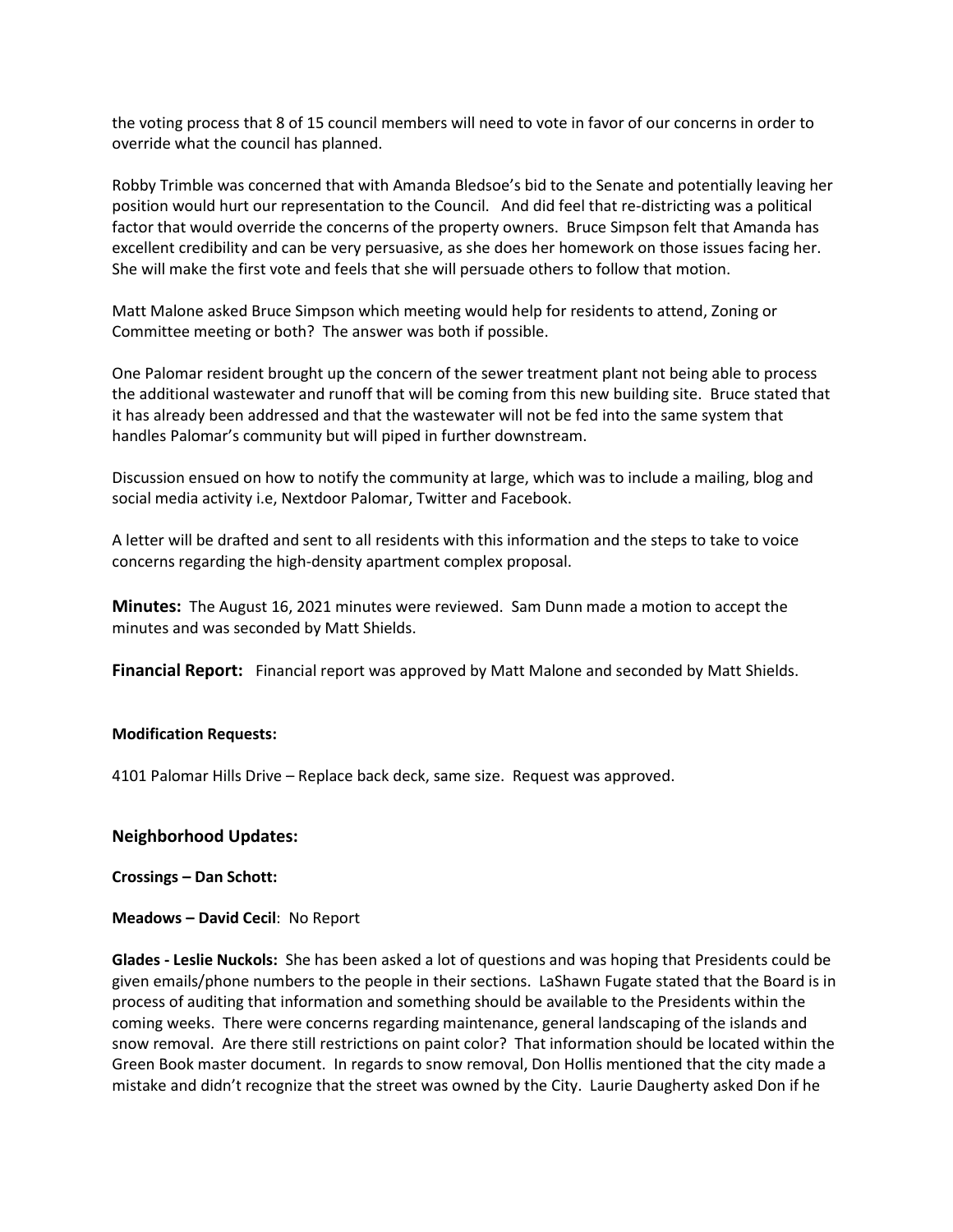wouldn't mind giving the Board access to his files. Don stated that he had already given that information to Cindy Russell prior to her leaving

#### **Old Bridge Estates – David Dressman**:

**Townhomes – Lori Shelburne**: They had a good picnic on September 11. Mercedes Altwies asked whether there is someone that they could send maintenance issues to and was instructed to send her list to Michael Peddicord, PHCA Manager, who will in turn give to Lester. Laurie Daugherty mentioned that there is a maintenance request section of the Townhomes page of the website. There was a question regarding garbage collection. The Townhomes have a separate contract from the rest of Palomar with Republic. Currently there are no plans to combine those agreements, however, the contract does expire within 90 days. The question arose on whether their dues would be raised. Reply from Brad Kirkhoff is that we have gotten a lot done and in year 2 as we get more of the maintenance stuff done, there will be an increase coming in 2023 more than likely. But for now, will remain at the same level.

**Villas – Mike Schwab**: No Report, other than police being called due to white truck blocking sidewalk access. Police will begin to tow cars that are not in approved parking areas.

**Greens – Trisha Dang**: No Report

**Woods – Linda Smith**: No Report.

## **Old Business:**

Budget needs to be passed to the Presidents in order for the Board to approve the budget by November. The Reserve Study was taken into consideration when making the budget for the upcoming period.

**CORRECTIONS:** Jay Conne mentioned that during the August 18 meeting there was a discussion about the Glade Court Connection to the Fountains Development. A couple of people wanted the opening more visually blocked with a higher wall or fence.

He also wanted inclusion regarding the discussion around the July 2019 Master Document amendment in which Brad Kirkhoff stated that he would be open to having us go back to the original intention of the Master Document with some improvements in the way that elections take place.

#### **New Business:**

Laurie Daugherty brought up that in June we began to look at a policy that would help us to invest the reserves from collection of neighborhood fees which at any given time currently is around \$400,000. Both Matt Malone and Robby Trimble agree that language should be revised in this policy to not constrain the options we have for investment channels which would give us more of a diversified portfolio.

The Townhomes felt that they did not want to have their \$200,000 tied up where they could not get to it, and wondered that with the minimal amount of return they are getting, if you are paying points to a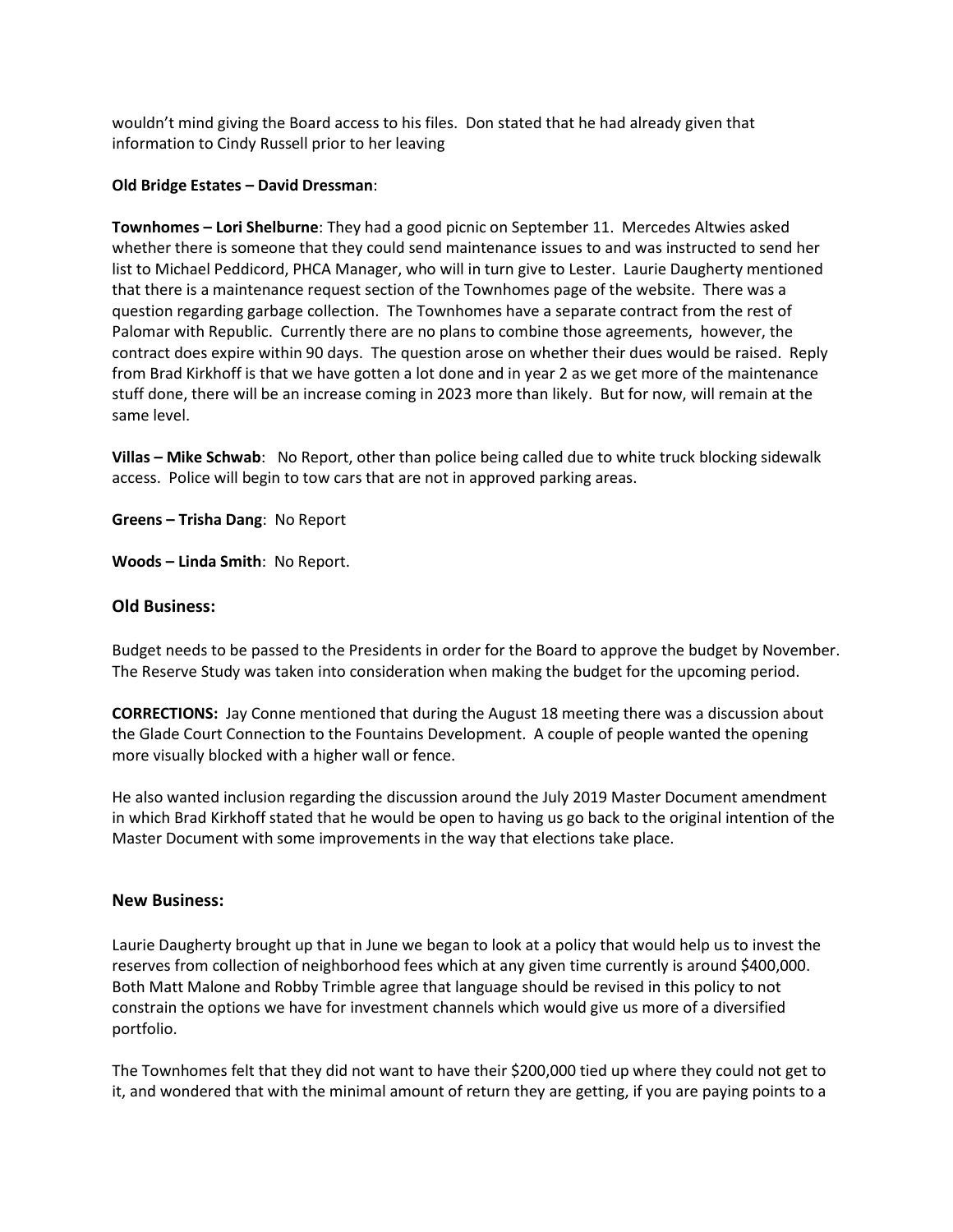financial advisor, would it be best to just leave the money sit. It was discussed to split up the reserve monies that we do have into different banks in order to fall within the FDIC rules.

We are tabling the budget until next meeting.

Laurie asked Michael Peddicord whether the parking lot was to be completed and according to Robby Trimble in the coming week it was to be measured and then the following week work was to be completed.

Sam Dunn did let the residents know that money was being set aside to address the landscaping concerns of the islands as well as security issues surrounding the park.

Laurie mentioned that when it came to proposed dues being increased in 2023, that we have not had an increase since 2014. All the while maintenance costs have been increasing each year to maintain the integrity of the neighborhood.

Sam reminded the residents that when it comes to maintenance of the community to look back at the condo collapse in Florida where management put off any updates until it was too late. Costs were so high they could not afford to do them and as a result tragedy occurred. For the longevity of the neighborhood we are contributing to the reserves in order to have the funds available to address those maintenance issues when they do finally arise.

Resident inquired whether there exists a reserve account as that was one of the suggestions made of the report. Laurie Daugherty and Robby Trimble explained that while we do not have a dedicated reserve account per se., monies do accumulate within that account other than what is being drawn against due to expenditures.